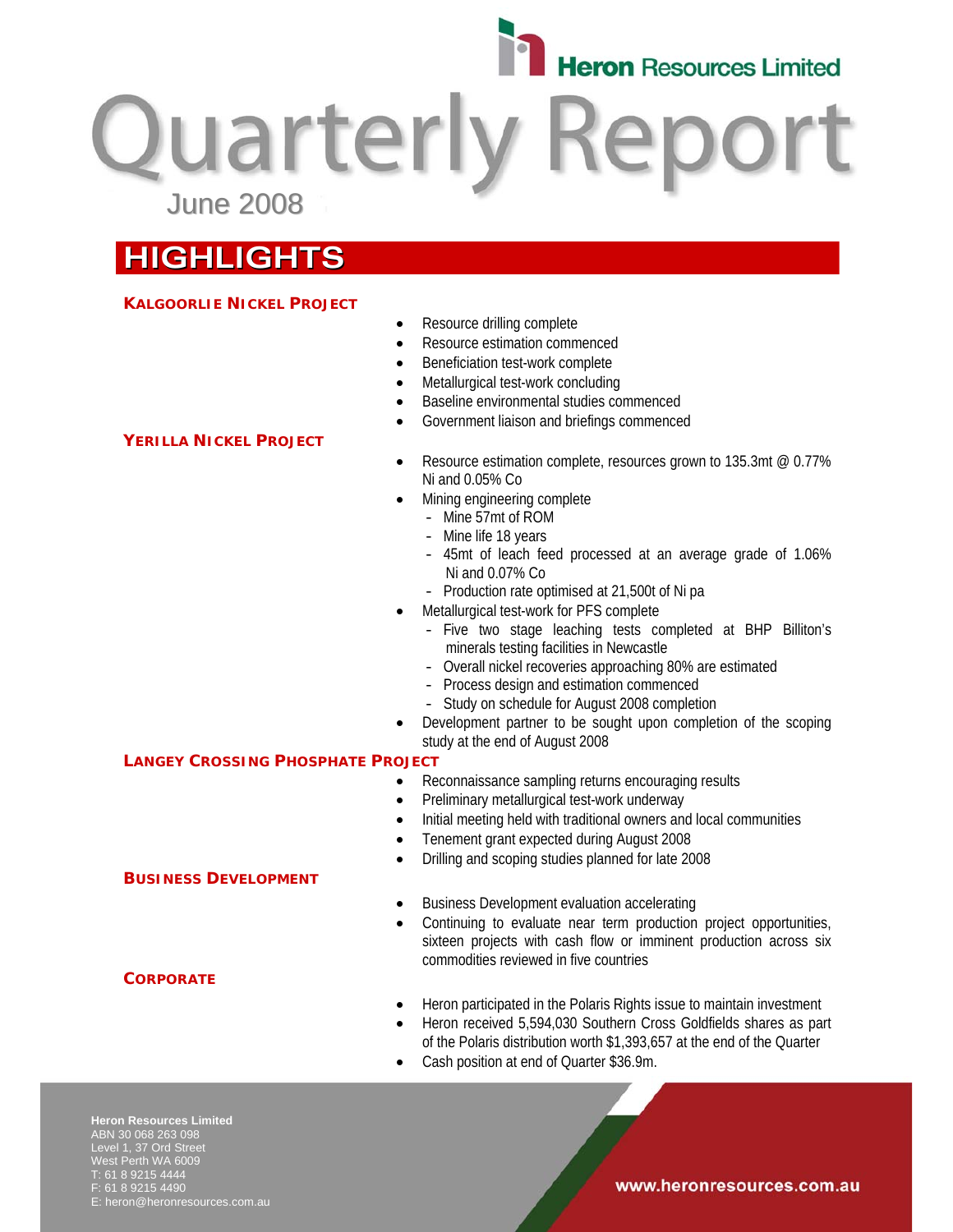Resource estimation is being completed by Vale and Golder Associates

have been selected to complete external audits on the resource models.

Selected significant intercepts from Goongarrie Hill include:

**Hole Number | East | North | From | Intercept** VGHRC0017 321734 6677119 1 41m @ 0.84% VGHRC0096 321308 6678279 20 27m @ 1.12%

| Based on 0.5% Ni lower cut-off with maximum 2m internal dilution, |  |  |  |  |  |  |
|-------------------------------------------------------------------|--|--|--|--|--|--|
| analysis by XRF fusion method.                                    |  |  |  |  |  |  |

# **RESOURCES**



Vale Inco, a wholly owned subsidiary of Vale, is currently undertaking Step 3 of the Farm-in and Joint Venture which includes the completion of a pre-feasibility study for the project by an independent engineering company under direction and supervision of Vale Inco.

Resource drilling during the Quarter included 741 RC holes for 37,437

metres. A total of 71,464metres were completed during Step 3.

A program of detailed drilling to examine short range variability was started in the Quarter. RC drilling for the September Quarter will focus on water and calcrete exploration and regional exploration targets.

A further 37 sonic drill holes for 2,311 metres were completed for metallurgical samples.

Significant results include:

**KALGOORLIE NICKEL PROJECT**

**KALGOORLIE NICKEL PROJECT (KNP) (HERON 100%, VALE INCO EARNING 60%)** 

- Hole VSNRC0114 61m  $\omega$  0.76% Ni from 5m at Siberia **North**
- Hole VGSRC0227 35m @ 0.83% Ni from 2m at Goongarrie South
- Hole VGHRC0017 41m @ 0.85% Ni from 1m at Goongarrie Hill

Coordinates for the summarised results above can be found in the detailed tables following.

Resource estimation is underway for Highway and Goongarrie Hill areas. The resource model for Highway is expected to be completed in July 2008 and Goongarrie Hill after that, estimation of the other

resources will be completed in the second Half of 2008.

| VGHRC0114                                                  |  | 321415 6678599  | $\mathcal{P}$  | 21m @ 1.34% |  |  |
|------------------------------------------------------------|--|-----------------|----------------|-------------|--|--|
| VGHRC0247                                                  |  | 321370 6679399  | 6              | 22m @ 1.13% |  |  |
| VGHRC0137                                                  |  | 320821166797201 | 26             | 27m @ 0.86% |  |  |
| <b>VGHRC0080</b>                                           |  | 320983 6678118  | 8              | 26m @ 0.84% |  |  |
| VGHRC0283                                                  |  | 320950 6680360  | 15             | 30m @ 0.70% |  |  |
| VGHRC0078                                                  |  | 321055 6677952  | 8              | 27m @ 0.76% |  |  |
| VGHRC0152                                                  |  | 321111 6680043  | 3              | 21m @ 0.97% |  |  |
| VGHRC0071                                                  |  | 321619166779641 | $\mathcal{P}$  | 23m @ 0.88% |  |  |
| VGHRC0106                                                  |  | 321427 6678438  | $\overline{7}$ | 21m @ 0.92% |  |  |
| VGHRC0039                                                  |  | 321615 6677441  | 6              | 18m @ 1.01% |  |  |
| VGHRC0077                                                  |  | 321143 6677963  | 15             | 21m @ 0.88% |  |  |
| Based on 0.5% Ni lower cut off with maximum 2m internal di |  |                 |                |             |  |  |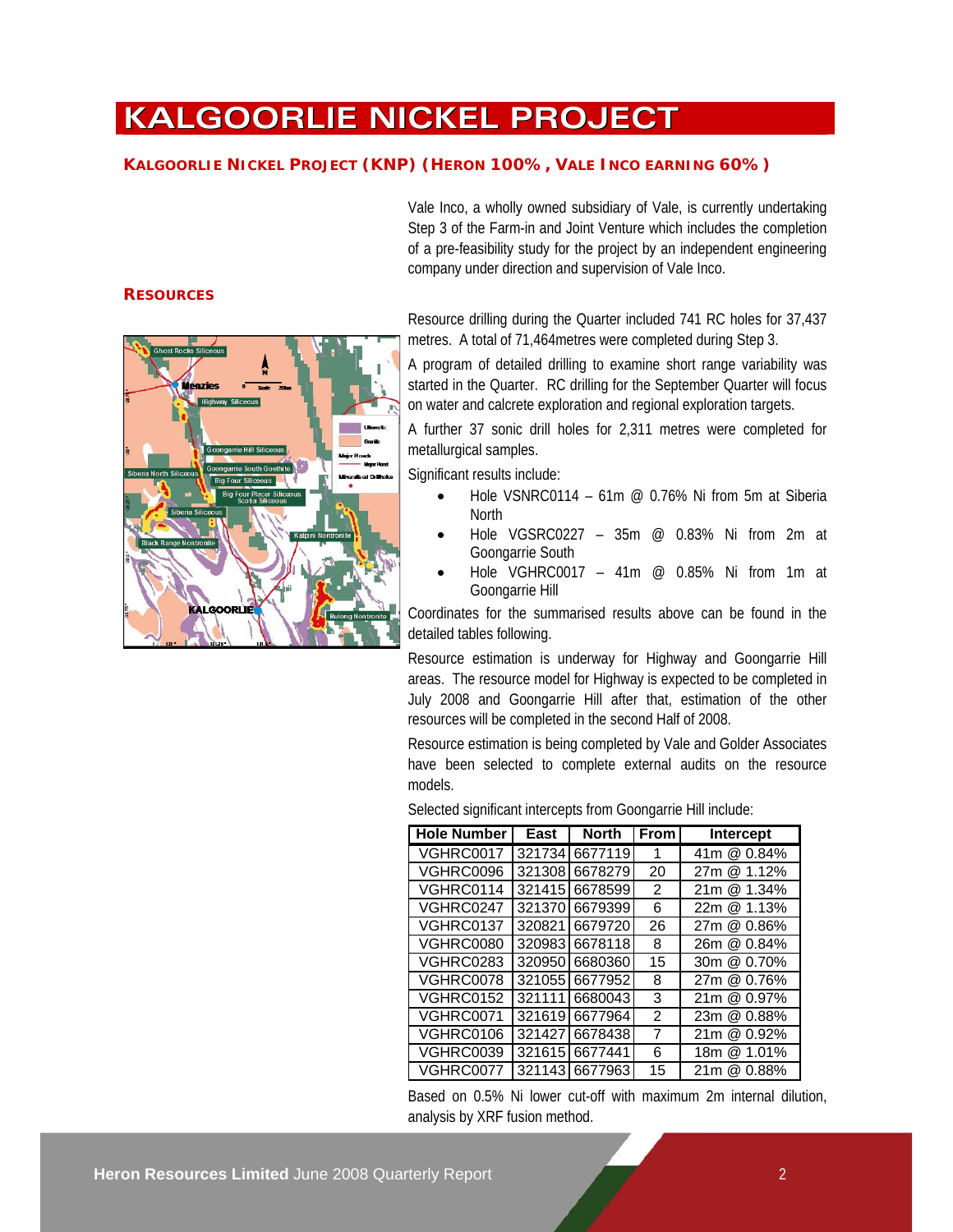

Selected significant intercepts from Goongarrie South included:

| <b>Hole Number</b> | East | <b>North</b>    | <b>IFroml</b> | Intercept   |
|--------------------|------|-----------------|---------------|-------------|
| VGSRC0227          |      | 321658 6673518  | 2             | 35m @ 0.83% |
| VGSRC0126          |      | 321547166727201 | 21            | 35m @ 0.77% |
| <b>VGSRC0233</b>   |      | 321177 6673522  | 25            | 23m @ 1.11% |
| <b>VGSRC0057</b>   |      | 321657166732001 | 34            | 28m @ 0.87% |
| VGSRC0229          |      | 32149416673521  | 16            | 24m @ 0.84% |
| <b>VGSRC0038</b>   |      | 321816 6673039  | 19            | 21m @ 0.91% |
| VGSRC0238          |      | 321572166736831 | 14            | 15m @ 1.22% |
| <b>VGSRC0023</b>   |      | 32161716671922  | 15            | 25m @ 0.71% |
| VGSRC0228          |      | 321578166735151 | 5             | 27m @ 0.65% |
| VGSRC0138          |      | 321573 6672878  | 24            | 22m @ 0.77% |

Based on 0.5% Ni lower cut-off with maximum 2m internal dilution, analysis by XRF fusion method.

Selected significant intercepts from Siberia North included:

| <b>HoleID</b>            | East | <b>North</b> | l From          | <b>Intercept</b> |
|--------------------------|------|--------------|-----------------|------------------|
| VSNRC0114 305859 6658480 |      |              | $5\overline{)}$ | 61m @ 0.76%      |
| VSNRC0020 305817 6658163 |      |              | 36              | 42m @ 0.80%      |
| VSNRC0016 305498 6658161 |      |              | 10              | 31m @ 0.80%      |
| VSNRC0042 306240 6658921 |      |              | 18              | 29m @ 0.74%      |
| VSNRC0044 306401 6658919 |      |              | 19              | 22m @ 0.72%      |
| VSNRC0110 305536 6658481 |      |              | 28              | 21m @ 0.73%      |
| VSNRC0120 306340 6658484 |      |              | 38              | 26m @ 0.55%      |
| VSNRC0003 305652 6657757 |      |              | 4               | 15m @ 0.91%      |
| VSNRC0011 305102 6658159 |      |              | 19              | 15m @ 0.88%      |

Based on 0.5% Ni lower cut-off with maximum 2m internal dilution, analysis by XRF fusion method.

### **BENEFICIATION**



Beneficiation test-work is complete with the final test-work completed in Germany on composite samples to test new low power and water consumption equipment. Results were comparable to those from conventional scrubbing and screening test-work, but with much lower water and power requirements.

Test data indicate good potential for beneficiation upgrade at both Highway and Goongarrie Hill prospects.

Three hundred and five samples were tested for beneficiation variability. Preliminary curves to predict beneficiation performance have been completed and show a confident correlation.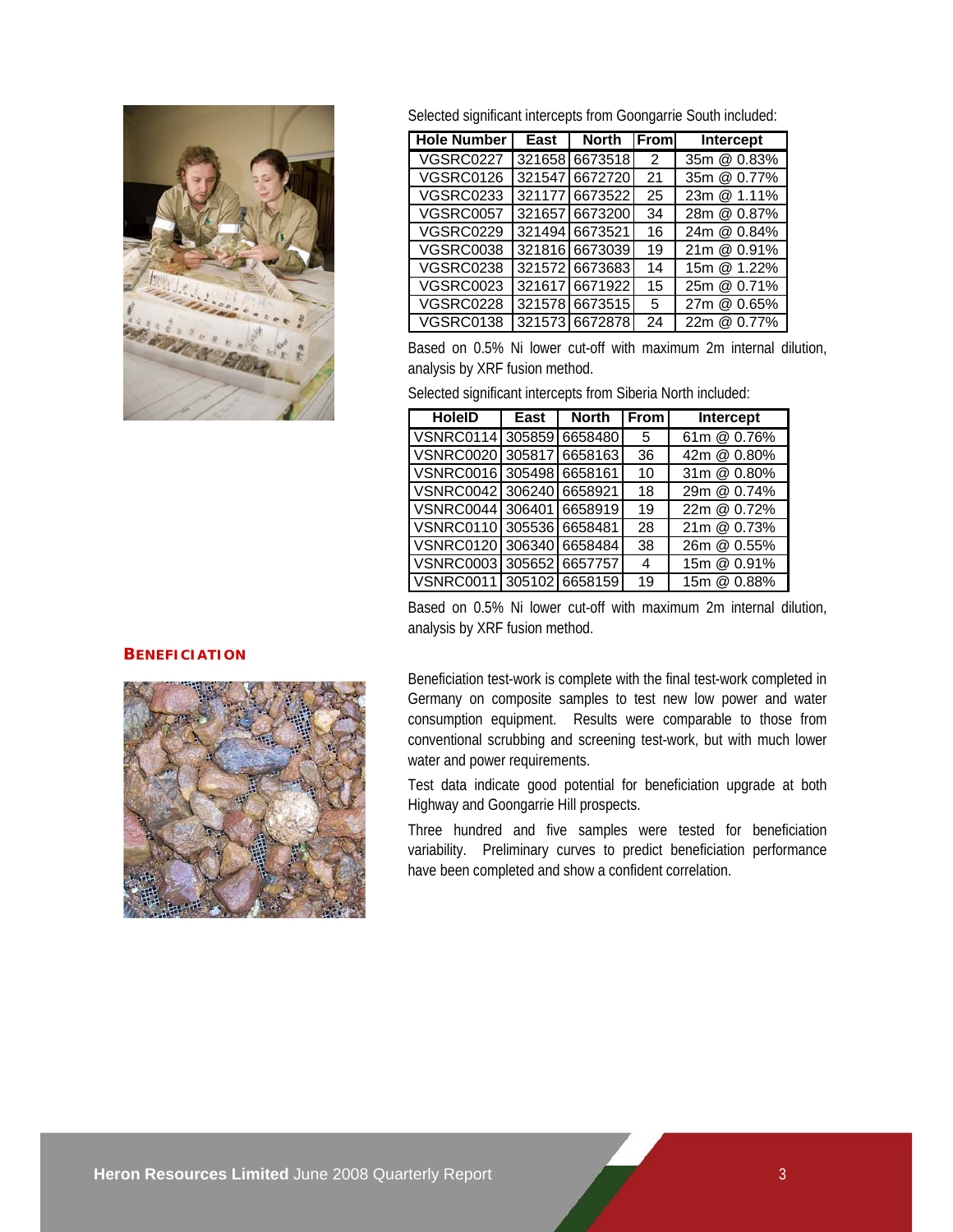### **LEACHING TEST-WORK**

Forty-seven column leach tests were completed and a further 12 are still leaching to evaluate heap leach performance of the KNP ore.

Fifty-six samples were leached by the HPAL and atmospheric leach methodology.

A further 38 samples were leached via the HPAL method to investigate leach variability within the Highway and Goongarrie Hill resources.

Atmospheric leaching demonstrated leach recoveries for nickel of better than 65% for all but one sample.

### **COLUMN LEACHING**

Test-work indicates technical feasibility for heap leaching of most resources within the KNP other than the very high iron content of the Goongarrie South deposit.

Nickel extraction reached over 80% on a number of selected samples. There was, however a scattering of results between 30% and 80% which indicates that the technique is not universally applicable to all ore types at each deposit.

### **RHEOLOGICAL AND SETTLING TEST-WORK**

This test-work was completed on the beneficiated product to determine leach feed pulp densities to the atmospheric and HPAL leaching circuits. Results were encouraging with pulp densities in excess of 37% reported for all but one of the samples.

Beneficiated product was subject to atmospheric leaching and HPAL at differing acid concentrations to determine leached slurry settling properties. Settling data is dependent on ore source and further work is required to optimise flocculent use and underflow densities.

Rheological test-work indicated best performance was achieved for the Highway ore and that this was closely followed by Goongarrie Hill and Goongarrie South composites. As expected the nontronite clay rich composite from Bulong did not perform well due to its clay mineralogy.

# **MINING ENGINEERING**

This phase of the study will commence upon completion of the current resource estimates and will be coordinated between Vale and Golder Associates.

Vale expects to soon appoint the independent engineering company to complete the pre-feasibility study for the project.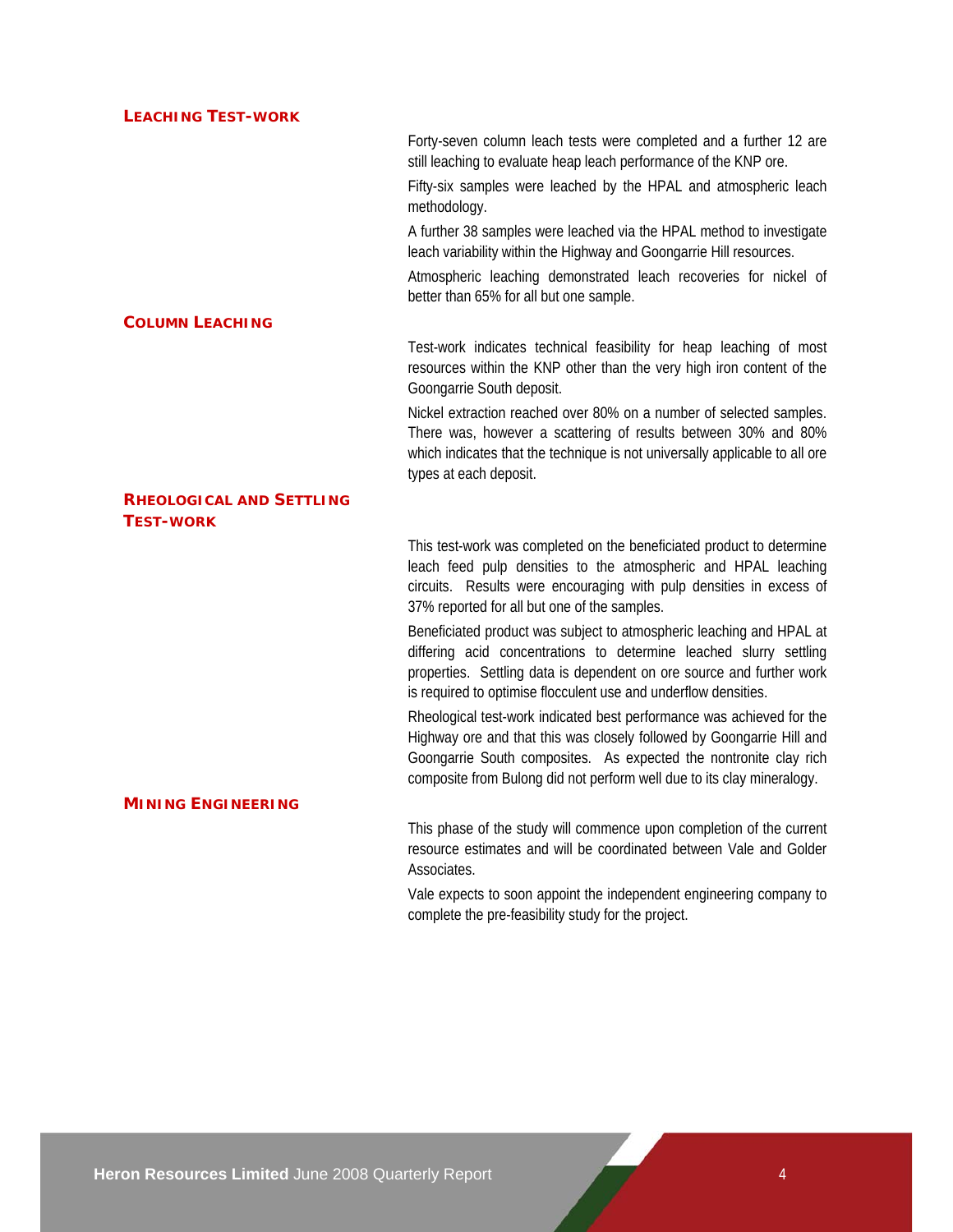# **YERILLA NICKEL PROJECT**



**RESOURCE** The Yerilla Nickel Project has continued to grow during the quarter with resources now exceeding 135.3mt @0.77% Ni for just over 1 million tonnes of contained nickel in combined measured, indicated and inferred resources between the Jump-up Dam, Boyce Creek and Aubils deposits.

> Details of the breakdown of the various resource categories and deposits are provided in table below along with details of estimation.

**Yerilla Project Resources 0.5% Ni Cutoff to 10mE x 10mN x 4mRL Blocks**

| <b>Prospect</b>    | <b>Category</b> | Mt    | Ni%  | Co%  |
|--------------------|-----------------|-------|------|------|
|                    | Measured        | 3.9   | 0.94 | 0.05 |
| Jump-up Dam        | Indicated       | 43.2  | 0.78 | 0.04 |
|                    | Inferred        | 20.2  | 0.63 | 0.03 |
|                    | Sub-total       | 67.2  | 0.75 | 0.04 |
| <b>Boyce Creek</b> | Indicated       | 24.3  | 0.81 | 0.06 |
| Aubils             | Inferred        | 43.8  | 0.78 | 0.07 |
|                    | Measured        | 3.9   | 0.94 | 0.05 |
| Combined           | Indicated       | 67.5  | 0.79 | 0.05 |
|                    | Inferred        | 63.9  | 0.73 | 0.06 |
|                    | Total           | 135.3 | 0.77 | 0.05 |

For full resource statements the reader is referred to the Company's releases of 16 April 2008, 30 May 2008 and 12 June 2008.

Mining engineering studies for the scoping study are complete. These studies optimised the resource block models and suggest a total of 57mt of mineralisation will be mined over an 18 year mine life to beneficiate to 45mt of leach feed averaging 2.5mt of leach feed per annum at an average grade of 1.06% Ni and 0.07% Co producing approximately 21.5kt of Ni per annum in intermediate product.

Metallurgical test-work for the scoping study is complete. Final testwork involved five two stage primary and secondary leach tests conducted at BHP Billiton's mineral testing facilities. These tests were performed with the assistance of BHP Billiton's processing experts under the guidelines of the Technology Licencing and Product Supply Agreement entered into between Heron and BHP Billiton in January 2008. The assistance of BHP Billiton in undertaking this work is gratefully acknowledged.

The scoping study assumes an overall nickel recovery approaching 80% and cobalt recoveries are expected to be in the same order. Cobalt recoveries are significantly higher than those obtained for the heap leach study and along with improved nickel recoveries will improve project economics. Leaching residency time is forecast to between 15 and 25 hours which compares very favourably to the several months of leaching required for heap leach.

## **MINING ENGINEERING**

# **METALLURGICAL TEST-WORK**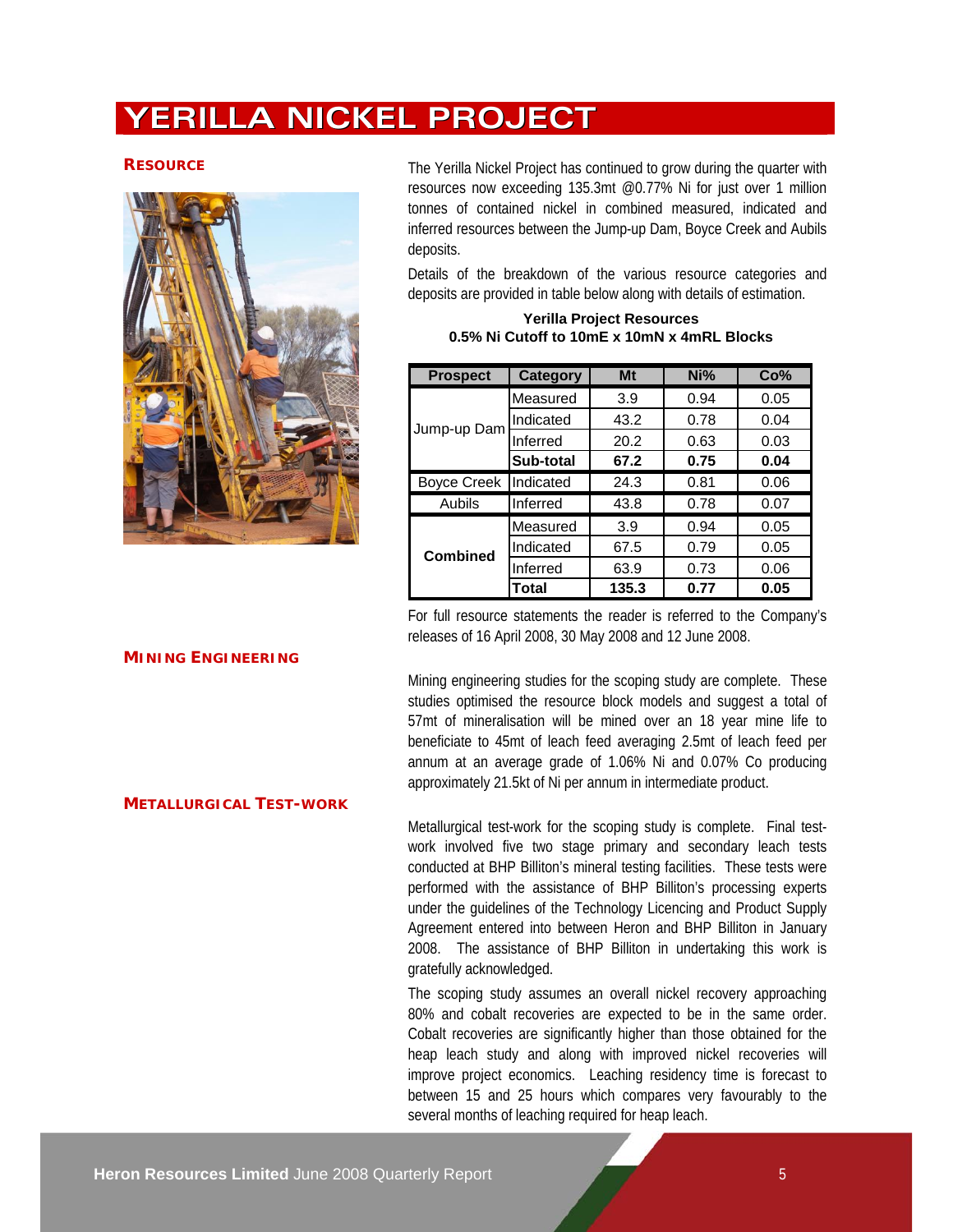# **ENVIRONMENTAL**



*Santalum lanceolatum (Northern Sandalwood)* 

#### **PROCESS DESIGN**

Carbon dioxide emissions for the project are estimated to comprise 222ktpa for process neutralisation and approximately 37ktpa from diesel consumption by the mining fleet.

The project's environmental footprint compares very favourably to other nickel projects.

Further baseline flora and fauna studies along with heritage surveys were completed. No issues impacting mining development have been identified to date.

Process design is progressing well based on process modelling completed jointly by BHP Billiton and Heron with contributions from the company's process engineers. Estimation of capital and operating costs has commenced and will be completed by the end of July.

The current study is on target for completion during August 2008. As previously stated upon completion of the study a structured process to seek a partner to assist funding the project will be undertaken.

#### **SCOPING STUDY**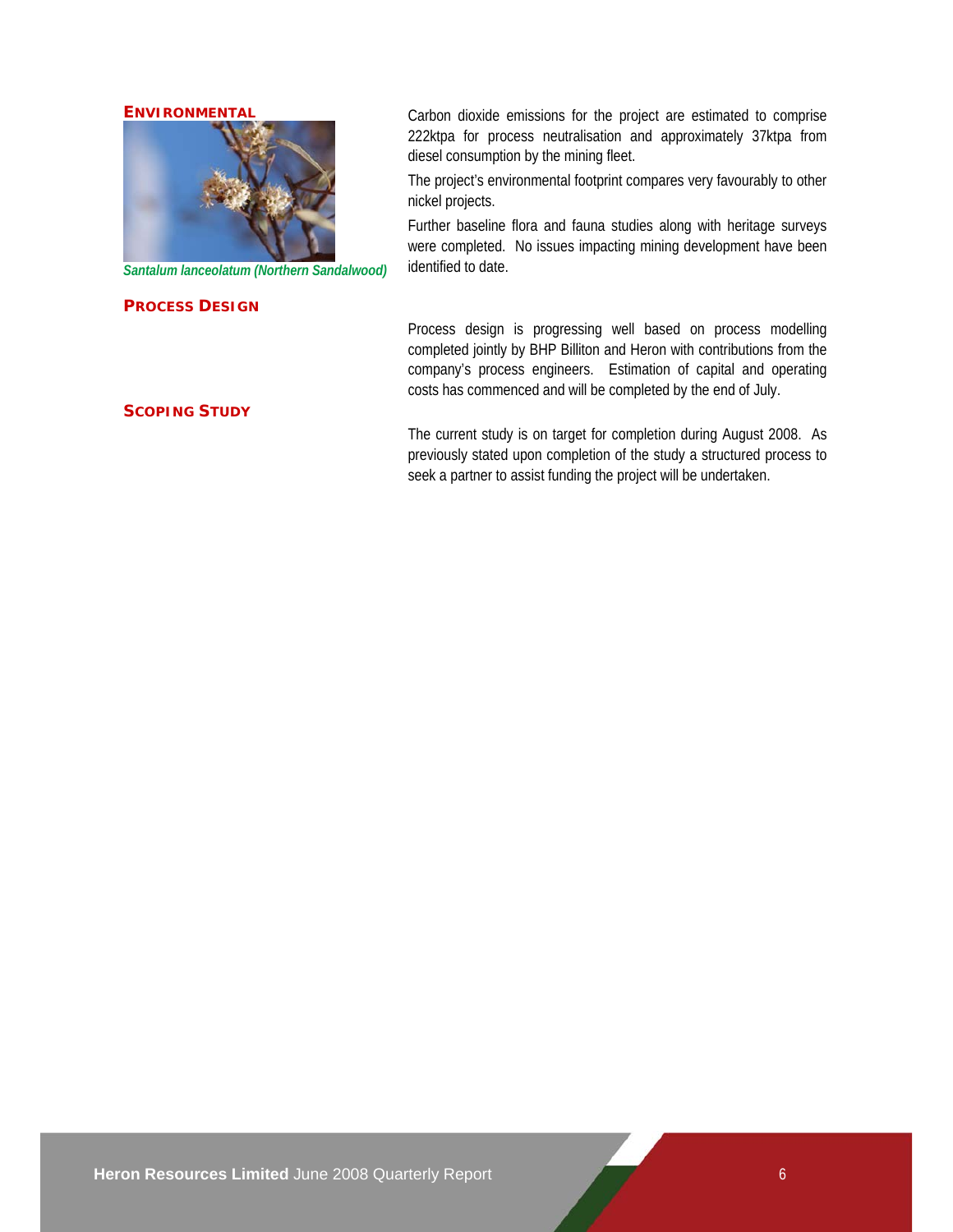# **LANGEY PHOSPHATE PROJECT**



Over the last year Heron has applied for a number of exploration licences in the Langey Crossing area 40km south of Derby in Western Australia. Heron currently has some 1,900 km2 of applications pending targeting sedimentary phosphate. The prospectivity of the area was identified in previous exploration from the mid 1960's.

Phosphate is a key component of the fertilizer industry and has enjoyed considerable price appreciation over the last 12 months moving from US\$65 per tonne to current prices of some US\$350 per tonne for Moroccan rock phosphate.

Reconnaisance sampling of the outcropping phosphate nodules returned average results of 22.5% P2O5 with very consistent assays recorded for all seven samples as show in the table below.

| <b>Sample</b>       | $P_2O_5%$ | FeO% | $Al_2O_3\%$ | SiO <sub>2</sub> % |
|---------------------|-----------|------|-------------|--------------------|
| R100297             | 23.0      | 3.6  | 3.5         | 31.2               |
| R <sub>100298</sub> | 22.2      | 4.7  | 4.4         | 30.2               |
| R <sub>100299</sub> | 21.5      | 3.8  | 3.8         | 29.8               |
| R100300             | 23.0      | 3.9  | 3.8         | 29.8               |
| R <sub>100301</sub> | 22.1      | 4.7  | 4.5         | 30.0               |
| R <sub>100302</sub> | 22.6      | 2.6  | 3.4         | 32.3               |
| R <sub>100303</sub> | 23.4      | 4.8  | 4.1         | 28.4               |

Initial meetings were held with traditional owners during the Quarter and the first tenement is expected to be granted during August 2008. Drilling is scheduled to commence early in the December Quarter upon completion of required heritage surveys.

Preliminary metallurgical test-work is in progress looking at beneficiation potential of the product. Initial discussions have also been held with potential customers and those discussions are ongoing.

Should initial drilling and metallurgical test-work prove positive a scoping study could be commenced during the December Quarter.

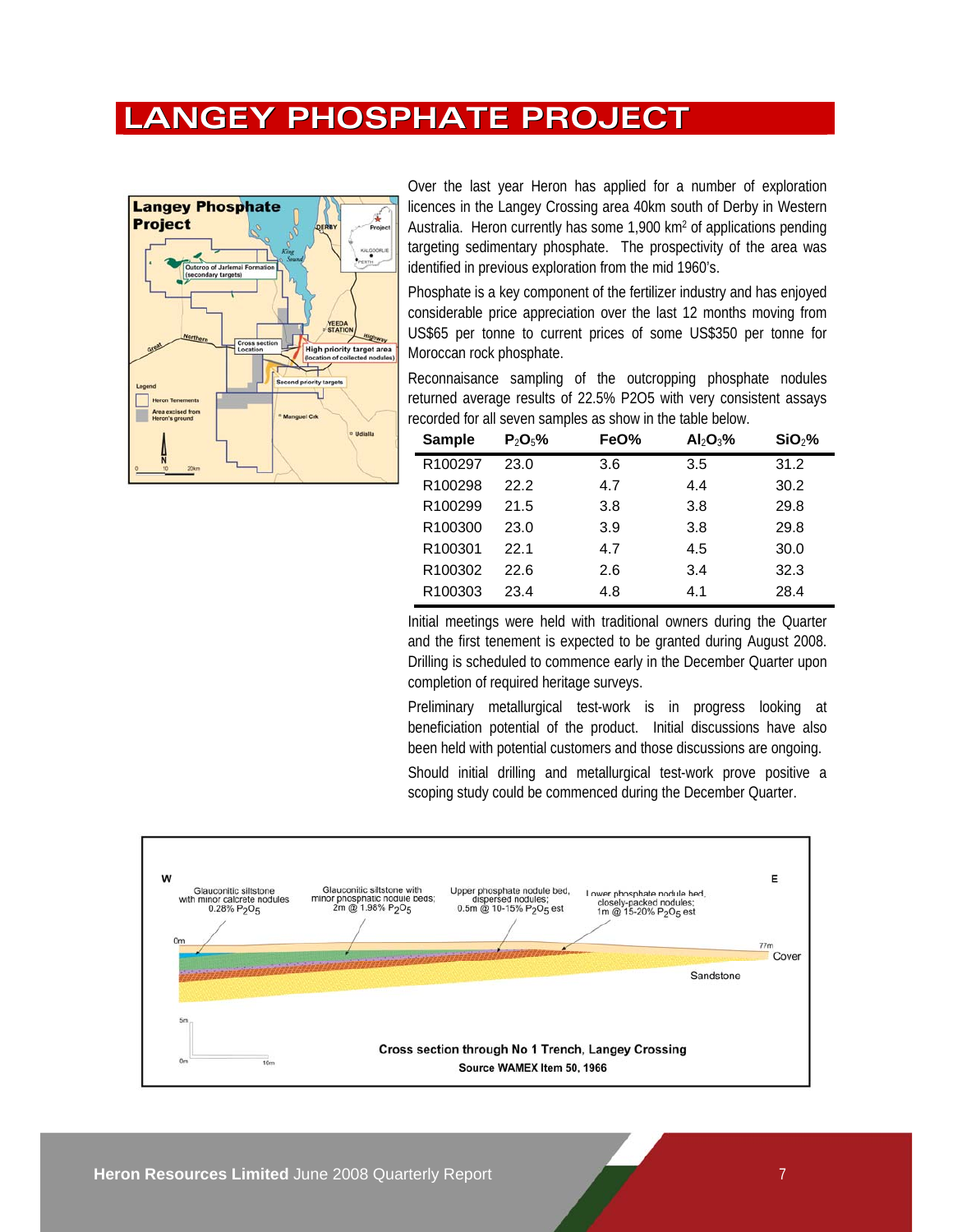# **BUSINESS DEVELOPMENT**

Business development evaluations accelerated during the quarter with sixteen opportunities across six commodities in five countries undertaken during the Quarter.

The appointment of Mr David von Perger to solely focus on acquisitions is consistent with Heron's strategy to grow the Company by acquisition of production and near production assets generating quality cash flow, while the Company develops its longer term world class nickel projects in partnership with the world's major mining companies. Mr von Perger was formerly Heron's Exploration Manager.

# **CORPORATE**

Heron participated in the Polaris Metals NL (Polaris) Rights Issue to maintain its current investment. Heron continues to be the largest shareholder in Polaris and looks forward to maximisation of the value of that shareholding for the benefit of Heron Shareholders. As at 30 June 2008 the marked to market value of Heron's investment in Polaris was \$15.6 million. In addition, Heron holds 14 million "in-the-money" Polaris options.

During the Quarter Heron received 5,594,030 shares in ASX listed Southern Cross Goldfields Limited (SGX) as a part of an in specie distribution from Polaris and 600,000 shares for the sale of tenements. The marked to market value of these SGX shares was \$1,393,657 as at 30 June 2008.

### **JORC Compliance Statements**

N. Math Longwort

**Mathew Longworth Managing Director** 

The information in this report that relates to Mineral Resources is based on information compiled by James Ridley who is a Member of the Australasian Institute of Mining and Metallurgy. James Ridley is a full time employee of Heron Resources Limited and has sufficient experience that is relevant to the style of mineralisation and type of deposit under consideration, and to the resource estimation activities undertaken to qualify as Competent Person as defined in the 2004 Edition of the 'Australasian Code for Reporting of Exploration Results, Mineral Resources and Ore Reserves'. James Ridley consents to the inclusion in this report of the matters based on his information in the form and context that it appears. Note that Mineral Resources that are not Ore Reserves do not have demonstrated viability.

The information in this report that related to Exploration is based on information compiled by David von Perger who is a member of Australasian Institute of Mining and Metallurgy. David von Perger is a full time employee of Heron Resources Limited. David von Perger has sufficient experience that is relevant to the style of mineralisation and type of deposit under consideration, and to the exploration activity that he is undertaking to qualify as Competent Person as defined in the 2004 Edition of the 'Australasian Code for Reporting of Exploration Results, Mineral Resources and Ore Reserves. David von Perger consents to the inclusion in this report of the matters based on his information in the form and context that it appears.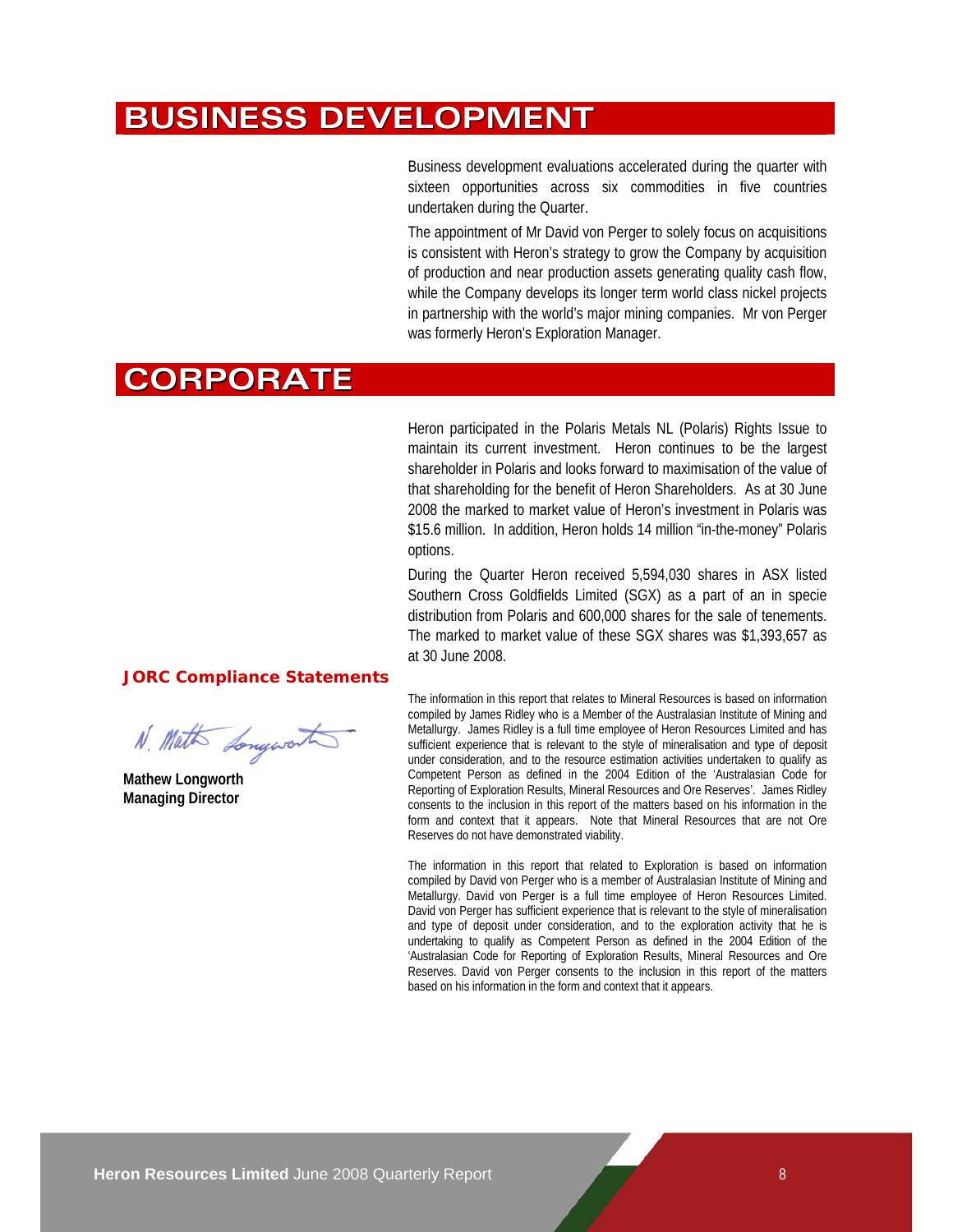# **Appendix 5B**

# **MINING EXPLORATION ENTITY QUARTERLY REPORT**

| Name of entity                                                                                                                         |                                 |                              |  |  |  |  |
|----------------------------------------------------------------------------------------------------------------------------------------|---------------------------------|------------------------------|--|--|--|--|
| <b>HERON RESOURCES LIMITED</b>                                                                                                         |                                 |                              |  |  |  |  |
| ABN                                                                                                                                    | Quarter ended (current quarter) |                              |  |  |  |  |
| 30 068 263 098                                                                                                                         | 30 June 2008                    |                              |  |  |  |  |
| <b>Consolidated statement of cash flows</b>                                                                                            |                                 |                              |  |  |  |  |
|                                                                                                                                        |                                 |                              |  |  |  |  |
| Cash flows related to operating activities                                                                                             | <b>Current Qtr</b>              | Year to Date<br>(12 months)  |  |  |  |  |
|                                                                                                                                        | \$A'000                         | \$A'000                      |  |  |  |  |
| 1.1<br>Receipts from product sales and related debtors<br>1.2<br>Payments for: (a)<br>exploration and evaluation<br>development<br>(b) | (2, 383)                        | (18, 644)                    |  |  |  |  |
| production<br>(c)<br>administration<br>(d)<br>1.3<br>Dividends received                                                                | (1,049)                         | (4, 127)                     |  |  |  |  |
| Interest and other items of similar nature received<br>1.4<br>1.5<br>Interest and other costs of finance paid                          | 917                             | 2,670                        |  |  |  |  |
| 1.6<br>Income taxes paid<br>Other (provide details if material)-GST<br>1.7                                                             | 36                              | 145                          |  |  |  |  |
| <b>Net Operating Cash Flows</b>                                                                                                        | (2, 479)                        | (19, 956)                    |  |  |  |  |
| Cash flows related to investing activities                                                                                             |                                 |                              |  |  |  |  |
| 1.8<br>Payment for purchases of: (a)<br>prospects<br>equity investment<br>(b)<br>other fixed assets<br>(c)                             | (33)<br>(2,943)<br>(309)        | (143)<br>(4, 727)<br>(4,933) |  |  |  |  |
| Proceeds from sale of:<br>1.9<br>(a)<br>prospects<br>equity investment<br>(b)<br>(c)<br>other fixed assets                             | 616                             | 697<br>616                   |  |  |  |  |
| 1.10 Loans to other entities<br>1.11 Loans repaid by other entities                                                                    |                                 |                              |  |  |  |  |
| <b>Net Investing Cash Flows</b>                                                                                                        | (2,669)                         | (8, 490)                     |  |  |  |  |
| 1.12 Total operating and investing cash flows<br>(carried forward)                                                                     | (5, 148)                        | (28, 446)                    |  |  |  |  |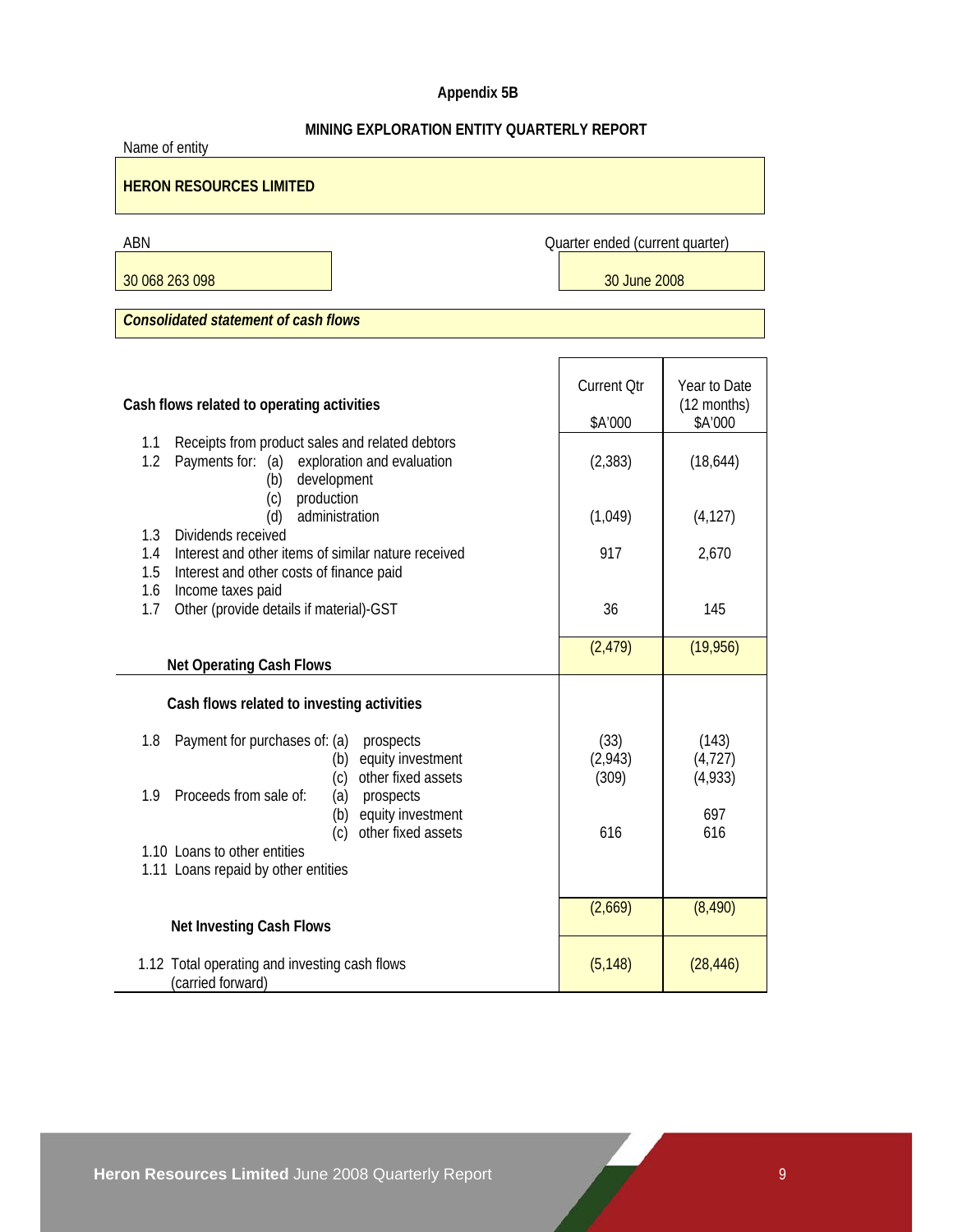| 1.12 Total operating and investing cash flows<br>(brought forward)                                                                                                                                                                           | (5, 148) | (28, 446) |
|----------------------------------------------------------------------------------------------------------------------------------------------------------------------------------------------------------------------------------------------|----------|-----------|
| Cash flows related to financing activities                                                                                                                                                                                                   |          |           |
| 1.13 Proceeds from the issue of shares, options, etc.<br>1.14 Proceeds from the sale of forfeited shares<br>1.15 Proceeds from borrowings<br>1.16 Repayment of borrowings<br>1.17 Dividends paid<br>1.18 Other (provide details if material) |          | 35,765    |
| Net financing cash flows                                                                                                                                                                                                                     |          | 35,765    |
| Net increase (decrease) in cash held                                                                                                                                                                                                         | (5, 148) | 7,319     |
| 1.19 Cash at beginning of quarter/year to date<br>1.20 Exchange rate adjustments                                                                                                                                                             | 42,058   | 29,591    |
| 1.21 Cash at end of quarter                                                                                                                                                                                                                  | 36,910   | 36,910    |

 **Payments to directors of the entity and associates of the directors, payments to related entities of the entity and associates of the related entities** 

|                                                                       | <b>Current Otr</b><br>\$A'000 |
|-----------------------------------------------------------------------|-------------------------------|
| 1.22 Aggregate amount of payments to the parties included in item 1.2 | 271                           |
| 1.23 Aggregate amount of loans to the parties included in item 1.10   |                               |

1.24 Explanation necessary for an understanding of the transactions

 Directors fees, salaries and superannuation (A\$270,654). Provision of legal advice by director-related entity (A\$130).

### **Non-cash financing and investing activities**

 2.1 Details of financing and investing transactions which have had a material effect on consolidated assets and liabilities but did not involve cash flows

 Heron Resources Limited received 5,594,030 shares in Southern Cross Goldfields Ltd from the In specie distribution of Polaris shares and 600,000 shares in Southern Cross Goldfields Ltd from the sale of tenements.

 2.2 Details of outlays made by other entities to establish or increase their share in projects in which the reporting entity has an interest

See attached schedule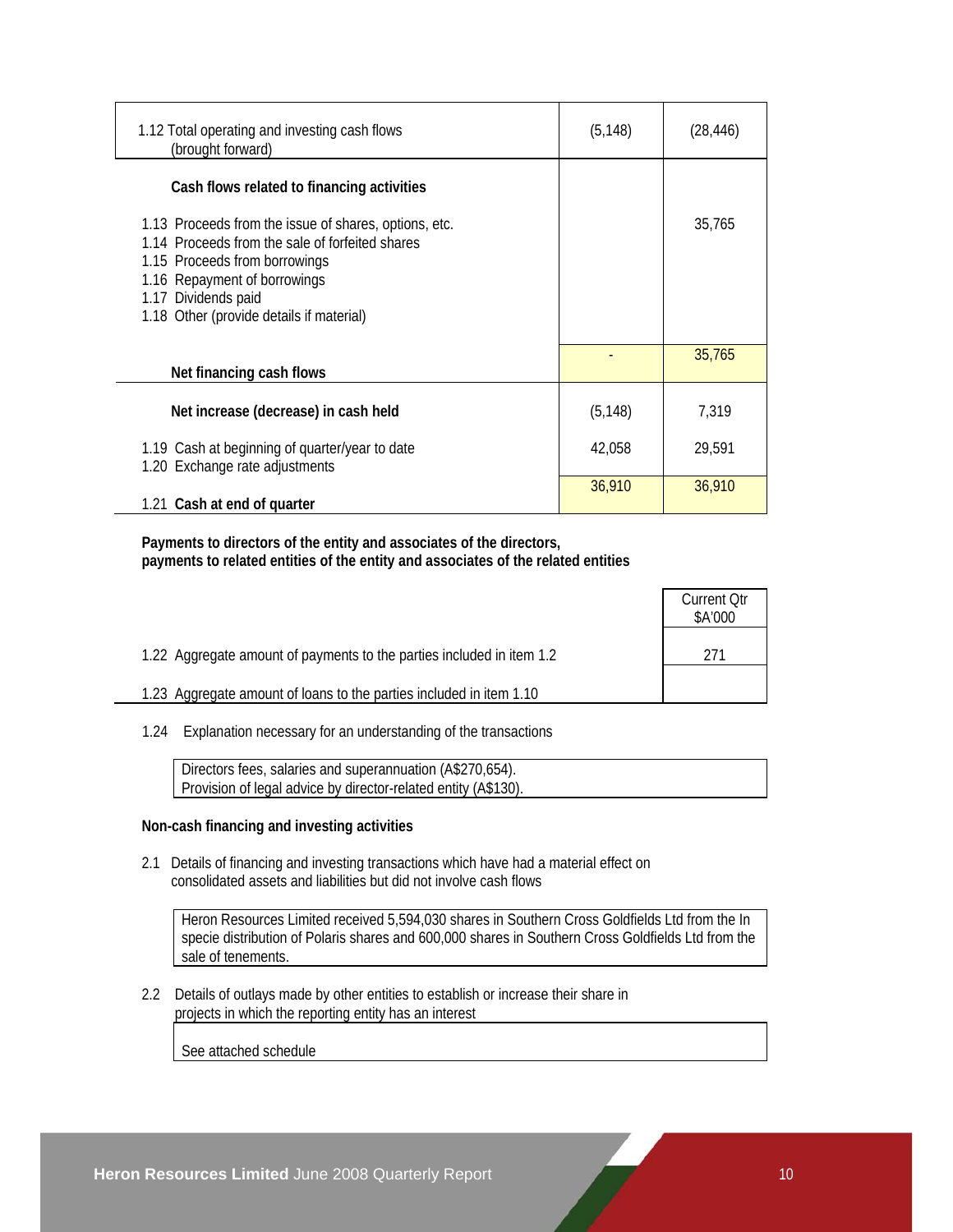# **Financing facilities available**

*Add notes as necessary for an understanding of the position*

|                                 | Amount available<br>\$A'000 | Amount used<br>\$A'000 |
|---------------------------------|-----------------------------|------------------------|
| Loan facilities<br>3.1          |                             |                        |
| 3.2 Credit standby arrangements |                             |                        |

# **Estimated cash outflows for next quarter**

|                                | \$A'000 |
|--------------------------------|---------|
| 4.1 Exploration and evaluation | 2,600   |
| Development<br>4.2             |         |
| Total                          | 2,600   |

# **Reconciliation of cash**

Reconciliation of cash at the end of the quarter (as shown in the consolidated statement of cash flows) to related items in the

| related items in the accounts as follows.                                                            | \$A'000         | \$A'000         |
|------------------------------------------------------------------------------------------------------|-----------------|-----------------|
| 5.1 Cash on hand and at bank                                                                         | 290             | 566             |
| 5.2 Deposits at call                                                                                 | 36,096          | 40,997          |
| 5.3 Bank Overdraft                                                                                   |                 |                 |
| 5.4 Other (provide details)<br>Property Rental bond<br>Environmental bonds<br><b>Escrow Accounts</b> | 48<br>409<br>67 | 48<br>382<br>65 |
| Total: cash at end of quarter (Item 1.22)                                                            | 36.910          | 42.058          |

Current Quarter

Previous Quarter

 $\overline{\phantom{a}}$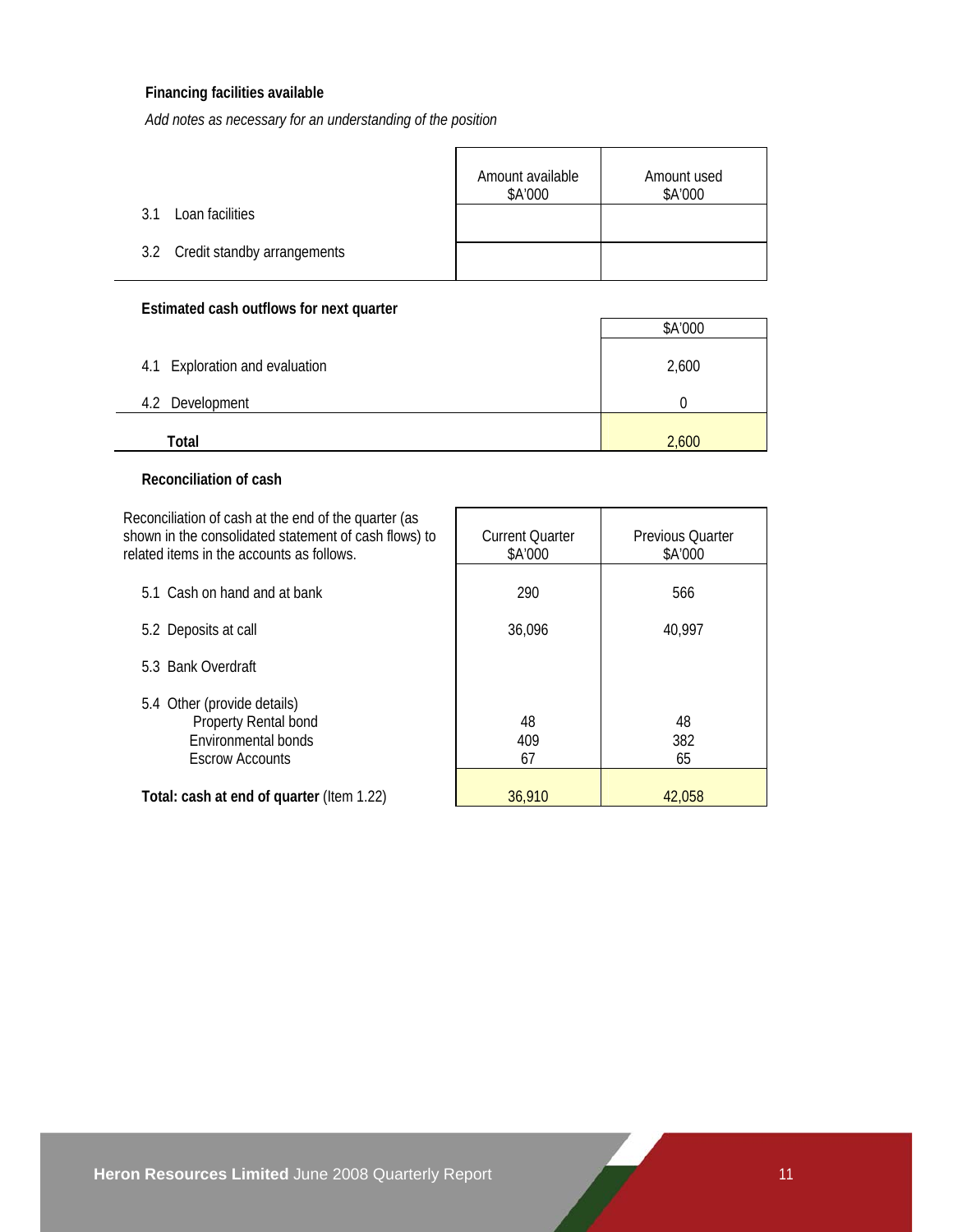# **Changes in interests in mining tenements**

|                                                                            | Tenement<br>reference | Nature of interest<br>(note (2)) | Interest at<br>Begin of<br>Quarter | Interest at<br>End of<br>Quarter |
|----------------------------------------------------------------------------|-----------------------|----------------------------------|------------------------------------|----------------------------------|
| Interests in mining<br>6.1<br>tenements relinquished,<br>reduced or lapsed |                       | See attached<br>schedule         |                                    |                                  |
| Interests in mining<br>6.2<br>tenements acquired or<br>increased           |                       | See attached<br>schedule         |                                    |                                  |

# **Issued and quoted securities at end of current quarter**

 *Description includes rate of interest and any redemption or conversion rights together with prices and dates.* 

|                                                                                                                                                           | Total<br>number | Number<br>quoted | Issue price per<br>security<br>(see note 3) | Amount paid up<br>per security (see<br>note 3) |
|-----------------------------------------------------------------------------------------------------------------------------------------------------------|-----------------|------------------|---------------------------------------------|------------------------------------------------|
| 7.1 Preference securities<br>(description)                                                                                                                |                 |                  | (3)                                         | (3)                                            |
| 7.2 Changes during Quarter<br>Increases through share<br>(a)<br><i>issues</i><br>Decreases through<br>(b)<br>returns of capital,<br>buybacks, redemptions |                 |                  |                                             |                                                |
| Ordinary securities                                                                                                                                       | 240,938,847     | 240,938,847      |                                             |                                                |
| 7.3 Changes during Quarter *<br>(a) Increases through share<br><b>issues</b><br>Decreases through<br>(b)<br>returns of capital,<br>buybacks               |                 |                  |                                             |                                                |
| 7.4 Convertible debt securities<br>(description)                                                                                                          |                 |                  |                                             |                                                |
| 7.5 Changes during Quarter<br>Increases through issues<br>(a)<br>Decreases through<br>(b)<br>securities matured,<br>converted                             |                 |                  |                                             |                                                |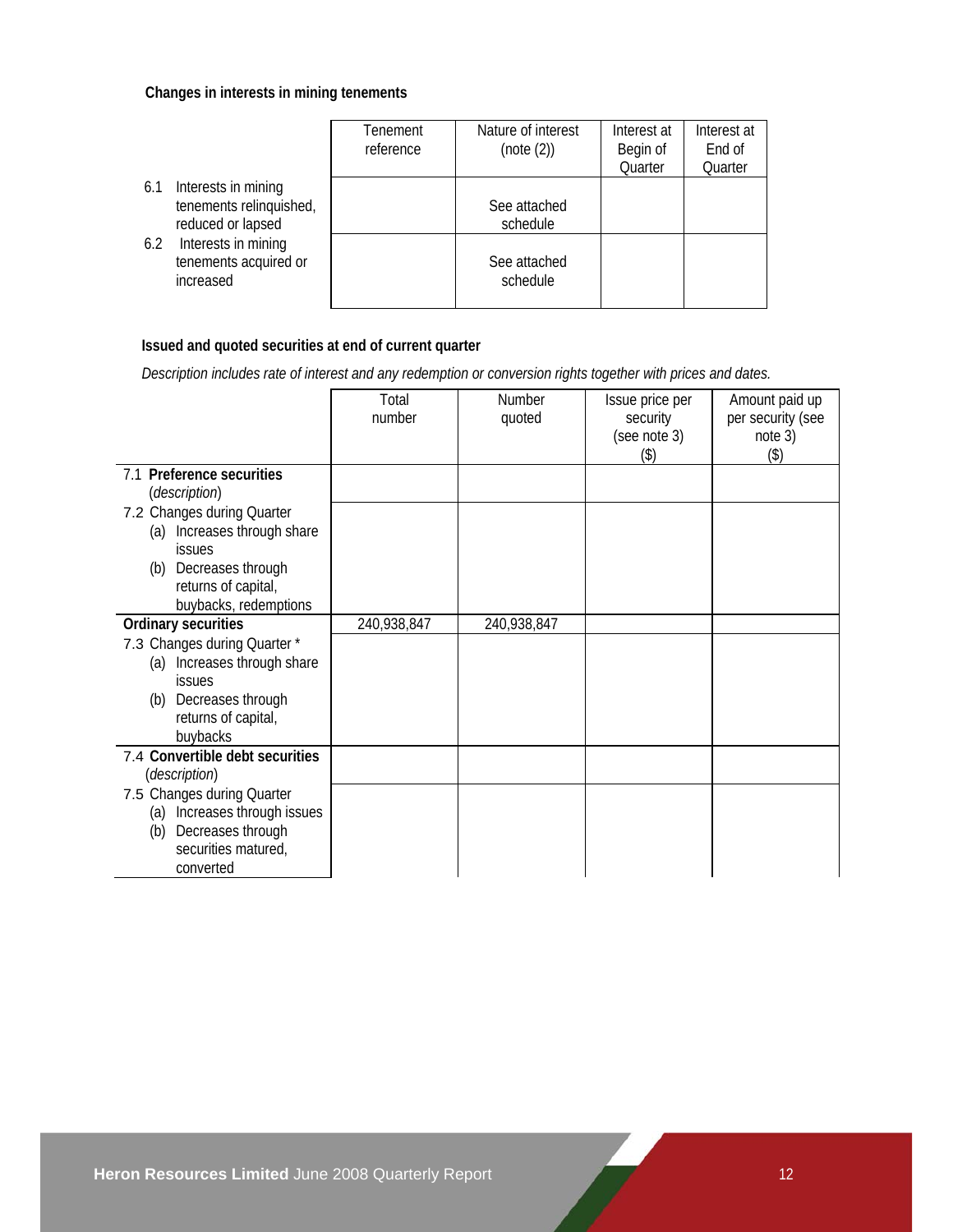| 7.6 Options                  |            |     | <b>Exercise Price</b> | <b>Expiry Date</b> |
|------------------------------|------------|-----|-----------------------|--------------------|
| (description and conversion  | 125,000    | Nil | \$0.2364              | 31/12/2008         |
| factor)                      | 250,000    | Nil | \$0.5864              | 30/06/2009         |
|                              | 1,450,000  | Nil | \$0.6864              | 1/06/2010          |
|                              | 5,000,000  | Nil | \$0.6864              | 7/09/2010          |
|                              | 1,150,000  | Nil | \$0.6864              | 1/11/2010          |
|                              | 5,000,000  | Nil | \$0.6864              | 7/09/2016          |
|                              | 2,750,000  | Nil | \$1.4864              | 31/12/2015         |
|                              | 500,000    | Nil | \$0.8864              | 2/01/2011          |
|                              | 250,000    | Nil | \$0.8864              | 9/01/2011          |
|                              | 1,000,000  | Nil | \$0.9864              | 2/01/2013          |
|                              | 1,250,000  | Nil | \$0.9864              | 9/01/2013          |
|                              | 1,000,000  | Nil | \$1.4864              | 2/01/2013          |
|                              | 1,000,000  | Nil | \$1.4864              | 9/01/2013          |
|                              | 500,000    | Nil | \$1.4864              | 19/03/2013         |
|                              | 750,000    | Nil | \$1.9864              | 19/03/2013         |
|                              | 750,000    | Nil | \$2.4864              | 19/03/2013         |
|                              | 100,000    | Nil | \$1.38                | 30/06/2011         |
|                              | 100,000    | Nil | \$1.48                | 30/06/2011         |
|                              | 100,000    | Nil | \$1.54                | 30/06/2011         |
|                              | 1,500,000  | Nil | \$2.00                | 16/03/2013         |
|                              | 1,500,000  | Nil | \$2.50                | 16/03/2013         |
|                              | 1,500,000  | Nil | \$1.00                | 05/06/2012         |
|                              | 3,500,000  | Nil | \$1.50                | 05/06/2013         |
|                              | 7,500,000  | Nil | \$2.00                | 05/06/2013         |
|                              | 12,250,000 | Nil | \$2.50                | 05/06/2014         |
|                              | 100,000    | Nil | \$1.48                | 02/01/2012         |
|                              | 100,000    | Nil | \$1.50                | 02/01/2012         |
|                              | 1,000,000  | Nil | \$2.00                | 02/01/2012         |
|                              | 1,000,000  | Nil | \$2.50                | 02/01/2012         |
|                              |            |     |                       |                    |
| 7.7 Issued during Quarter    |            |     |                       |                    |
|                              |            |     |                       |                    |
| 7.8 Exercised during Quarter |            |     |                       |                    |
|                              |            |     |                       |                    |
|                              |            |     |                       |                    |
| 7.9 Expired during Quarter   |            |     |                       |                    |
|                              |            |     |                       |                    |
| 7.10 Debentures              |            |     |                       |                    |
| (totals only)                |            |     |                       |                    |
| 7.11 Unsecured notes         |            |     |                       |                    |
| (totals only)                |            |     |                       |                    |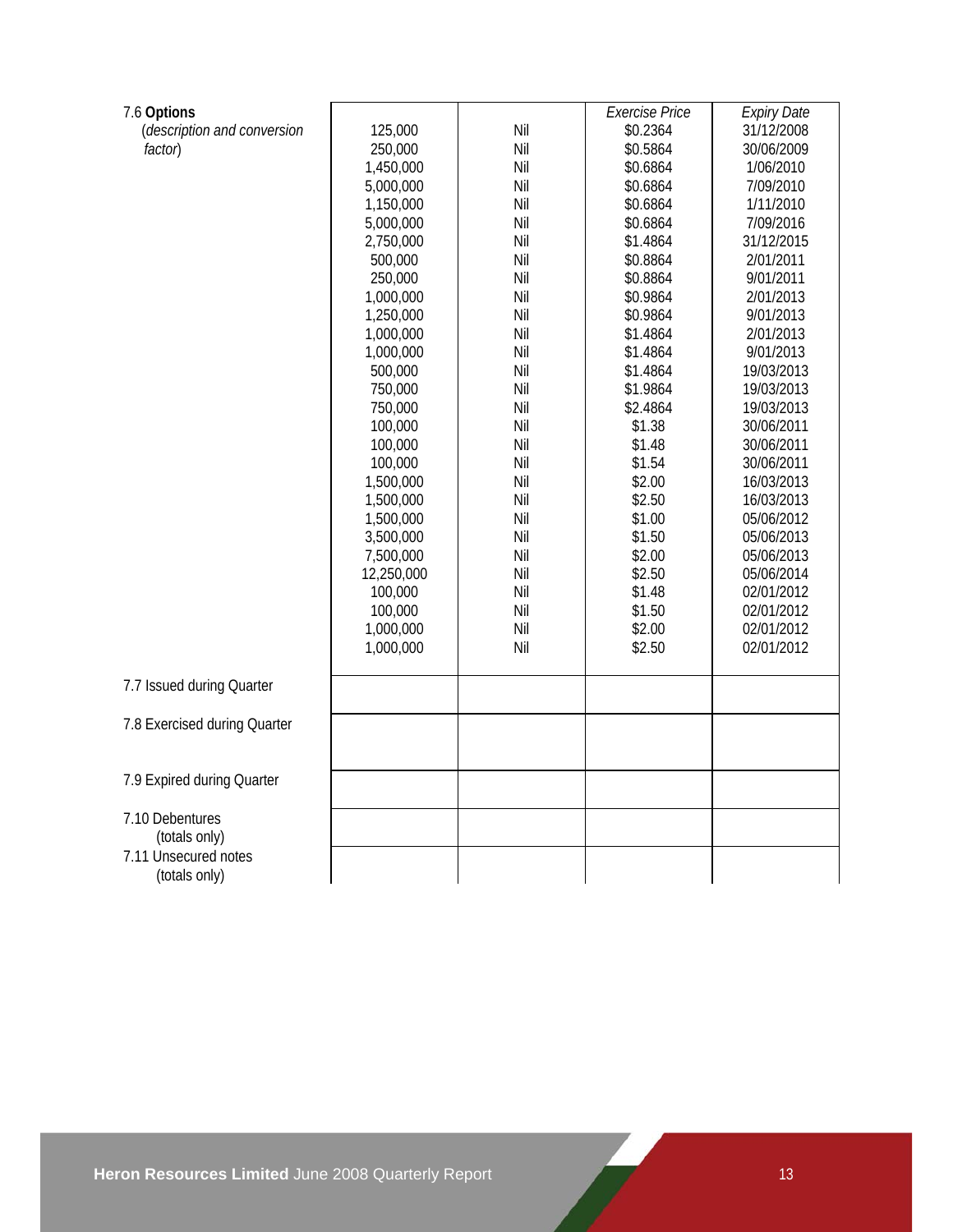### **Compliance 2.2 Details of outlays made by other entities to establish or increase their share in projects in which the reporting entity has an interest.**

- 1. Vale Inco a subsidiary of Vale may earn a 60% interest in the Kalgoorlie Nickel Project tenements through completing a Feasibility Study and procuring finance to build a nickel laterite mining and processing operation.
- 2. Bronzewing Gold NL (Bronzewing) may earn a 70% interest in precious metals from Heron's King of Creation Project through expending \$250,000 within four years. This agreement has been assigned to A1 Minerals Limited.
- 3. Jackson Gold Limited (Jackson) may earn a 70% interest in gold and silver minerals through expending \$300,000 within four years. Once Jackson earns its equity, Heron may at its sole discretion contribute on a pro-rata basis, or convert to a 20% free-carried equity to the completion of a Bankable Feasibility Study that recommends commencement of mining, or convert to a 2.5% royalty for recovered metal.
- 4. Epsilon Energy Limited may earn an initial 51% interest in Mineral Sands Rights for tenements in the Balladonia area through expenditure of \$150,000 including a minimum of 2,500 metres of drilling in the first year. Thereafter, Heron has the right to contribute or Epsilon can earn up to a 70% interest in the Mineral Sands Rights by expending a further \$250,000 in the following year.

# **6.1 Interests in Mining Tenements transferred, relinquished, reduced or lapsed. (includes tenements that have lapsed and/or expired that may have subsequent Heron tenement in place)**

| <b>Tenement</b> | Nature of Interest       | % Begin Quarter | % End Quarter    |
|-----------------|--------------------------|-----------------|------------------|
| P24/03276       | Registered Holder        | 100             | $\mathbf 0$      |
| P24/03857       | Registered Holder        | 100             | $\mathbf 0$      |
| P24/03943       | Registered Holder        | 100             | 0                |
| M24/00927       | <b>Registered Holder</b> | 100             | 0                |
| P24/03827       | Registered Holder        | 100             | $\theta$         |
| P24/03828       | Registered Holder        | 100             | $\boldsymbol{0}$ |
| M24/00937       | Registered Holder        | 100             | $\boldsymbol{0}$ |
| M25/00160       | <b>Registered Holder</b> | 100             | 0                |
| M27/00342       | Registered Holder        | 100             | $\boldsymbol{0}$ |
| M27/00343       | Registered Holder        | 100             | $\mathbf 0$      |
| M27/00294       | Registered Holder        | 100             | $\boldsymbol{0}$ |
| M27/00291       | <b>Registered Holder</b> | 100             | $\boldsymbol{0}$ |
| M28/00340       | Registered Holder        | 100             | $\theta$         |
| M31/00297       | Registered Holder        | 100             | $\theta$         |
| M31/00305       | <b>Registered Holder</b> | 100             | $\boldsymbol{0}$ |
| P27/01562       | Registered Holder        | 100             | $\boldsymbol{0}$ |
| P25/01004       | <b>Registered Holder</b> | 100             | $\boldsymbol{0}$ |
| P25/01005       | <b>Registered Holder</b> | 100             | $\boldsymbol{0}$ |
| P25/01006       | Registered Holder        | 100             | $\mathbf 0$      |
| P27/01932       | Registered Holder        | 100             | $\boldsymbol{0}$ |
| E38/00931       | Registered Holder        | 100             | 0                |
| E38/02008       | Registered Holder        | 100             | $\boldsymbol{0}$ |
| M38/01239       | Registered Holder        | 100             | $\theta$         |
| M38/01240       | Registered Holder        | 100             | 0                |
| M39/01008       | Registered Holder        | 100             | $\boldsymbol{0}$ |
| M39/01009       | Registered Holder        | 100             | $\mathbf 0$      |
| E38/01859       | <b>Registered Holder</b> | 100             | $\mathbf 0$      |
| P39/04228       | <b>Registered Holder</b> | 100             | $\boldsymbol{0}$ |
| E28/01784       | Registered Holder        | 100             | 0                |
| E28/01639       | Registered Holder        | 100             | 0                |
| E28/01680       | Registered Holder        | 100             | $\boldsymbol{0}$ |
| M27/00419       | <b>Registered Holder</b> | 100             | $\boldsymbol{0}$ |
| M63/00418       | <b>Registered Holder</b> | 100             | $\boldsymbol{0}$ |
| P31/01680       | <b>Registered Holder</b> | 100             | $\boldsymbol{0}$ |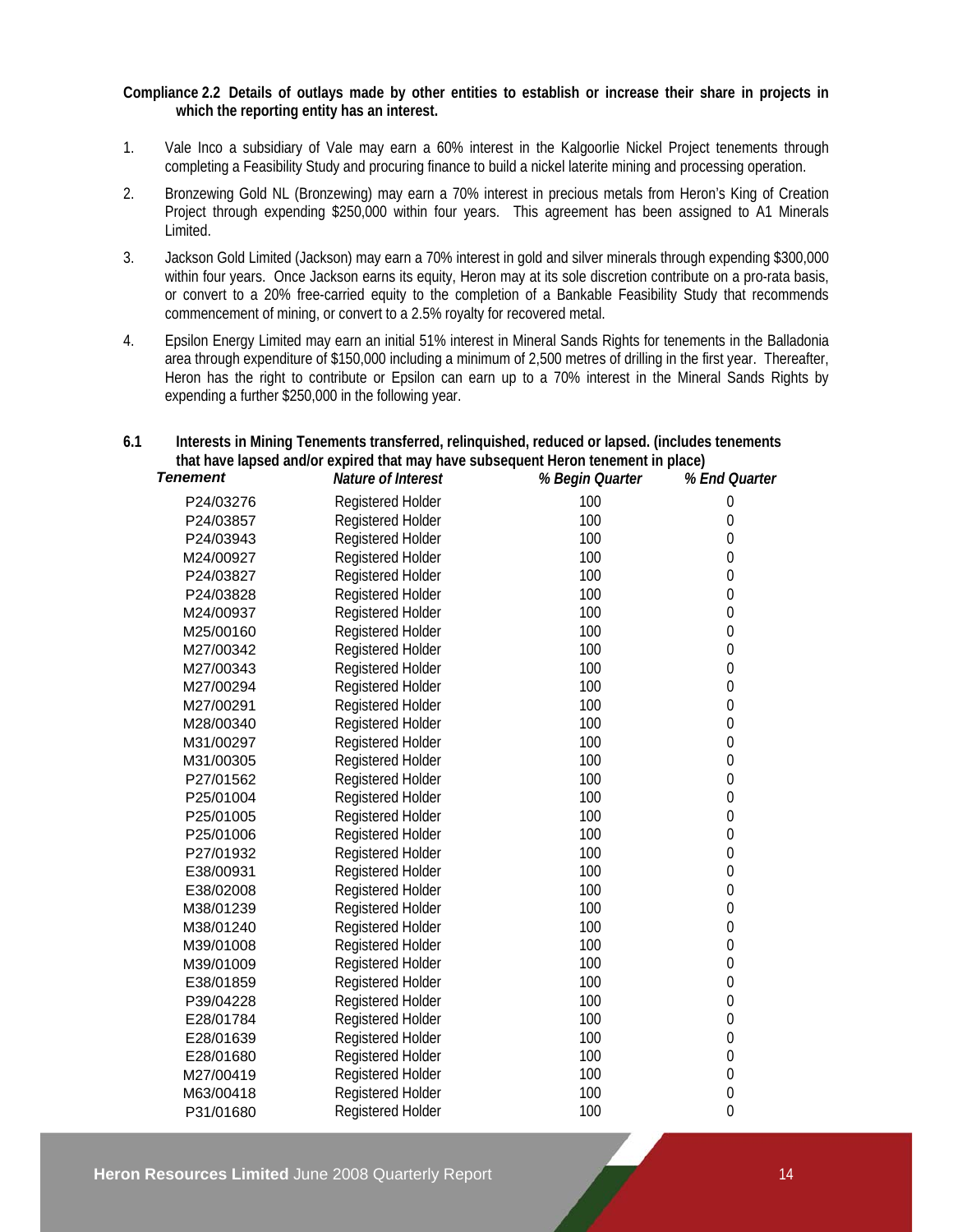| <b>Tenement</b> | Nature of Interest | % Begin Quarter | % End Quarter    |
|-----------------|--------------------|-----------------|------------------|
| E37/00842       | Registered Holder  | 100             | $\mathbf 0$      |
| E36/00483       | Registered Holder  | 100             | $\mathbf 0$      |
| M27/00295       | Registered Holder  | 100             | $\mathbf 0$      |
| M25/00300       | Registered Holder  | 100             | $\mathbf 0$      |
| M25/00184       | Registered Holder  | 100             | $\boldsymbol{0}$ |
| M25/00245       | Registered Holder  | 100             | $\boldsymbol{0}$ |
| P27/01578       | Registered Holder  | 100             | $\boldsymbol{0}$ |
| P27/01579       | Registered Holder  | 100             | $\boldsymbol{0}$ |
| P27/01491       | Registered Holder  | 100             | $\boldsymbol{0}$ |
| P27/01517       | Registered Holder  | 100             | $\boldsymbol{0}$ |
| P28/01004       | Registered Holder  | 100             | $\boldsymbol{0}$ |
| P28/01005       | Registered Holder  | 100             | $\boldsymbol{0}$ |
| M26/00667       | Registered Holder  | 100             | $\boldsymbol{0}$ |
| M26/00736       | Registered Holder  | 100             | $\boldsymbol{0}$ |
| M26/00780       | Registered Holder  | 100             | $\mathbf 0$      |
| P26/03112       | Registered Holder  | 100             | $\mathbf 0$      |
| P26/03113       | Registered Holder  | 100             | $\mathbf 0$      |
| P26/03115       | Registered Holder  | 100             | $\mathbf 0$      |
| E63/01115       | Registered Holder  | 100             | $\mathbf 0$      |
| E63/01116       | Registered Holder  | 100             | $\mathbf 0$      |
| E70/03001       | Registered Holder  | 100             | $\mathbf 0$      |
| P28/00972       | Registered Holder  | 100             | $\mathbf 0$      |
| P28/00991       | Registered Holder  | 100             | $\boldsymbol{0}$ |
| M27/00388       | Registered Holder  | 100             | $\boldsymbol{0}$ |
| E28/01199       | Registered Holder  | 100             | $\boldsymbol{0}$ |
| M27/00275       | Registered Holder  | 100             | $\boldsymbol{0}$ |
| M27/00276       | Registered Holder  | 100             | $\boldsymbol{0}$ |
| E28/01341       | Registered Holder  | 100             | $\boldsymbol{0}$ |
| E28/01427       | Registered Holder  | 100             | $\boldsymbol{0}$ |
| P24/03792       | Registered Holder  | 100             | $\boldsymbol{0}$ |
| E29/00139       | Registered Holder  | 100             | $\boldsymbol{0}$ |
| E29/00646       | Registered Holder  | 100             | $\boldsymbol{0}$ |
| E16/00174       | Registered Holder  | 100             | $\boldsymbol{0}$ |
| M16/00516       | Registered Holder  | 100             | $\boldsymbol{0}$ |
| P25/01071       | Registered Holder  | 100             | $\boldsymbol{0}$ |
| P25/01193       | Registered Holder  | 100             | 0                |
| P25/01194       | Registered Holder  | 100             | $\boldsymbol{0}$ |
| P26/03090       | Registered Holder  | 100             | $\mathbf 0$      |
| P26/03091       | Registered Holder  | 100             | $\boldsymbol{0}$ |
| E27/00168       | Registered Holder  | 100             | $\boldsymbol{0}$ |
| M27/00408       | Registered Holder  | 100             | $\boldsymbol{0}$ |
| E27/00359       | Registered Holder  | 100             | $\boldsymbol{0}$ |
| P27/01848       | Registered Holder  | 100             | $\boldsymbol{0}$ |
| M27/00409       | Registered Holder  | 100             | $\boldsymbol{0}$ |
| M27/00410       | Registered Holder  | 100             | $\boldsymbol{0}$ |
| E28/01775       | Registered Holder  | 100             | $\boldsymbol{0}$ |
| E40/00228       | Registered Holder  | 100             | $\boldsymbol{0}$ |
| M29/00215       | Registered Holder  | 100             | $\boldsymbol{0}$ |
| M29/00216       | Registered Holder  | 100             | $\boldsymbol{0}$ |
| M29/00217       | Registered Holder  | 100             | $\boldsymbol{0}$ |
| M29/00218       | Registered Holder  | 100             | $\boldsymbol{0}$ |
| M29/00219       | Registered Holder  | 100             | $\boldsymbol{0}$ |
| M29/00220       | Registered Holder  | 100             | $\boldsymbol{0}$ |
| P29/01870       | Registered Holder  | 100             | $\boldsymbol{0}$ |
| P29/01871       | Registered Holder  | 100             | $\boldsymbol{0}$ |
|                 |                    |                 |                  |

**Heron Resources Limited** June 2008 Quarterly Report 15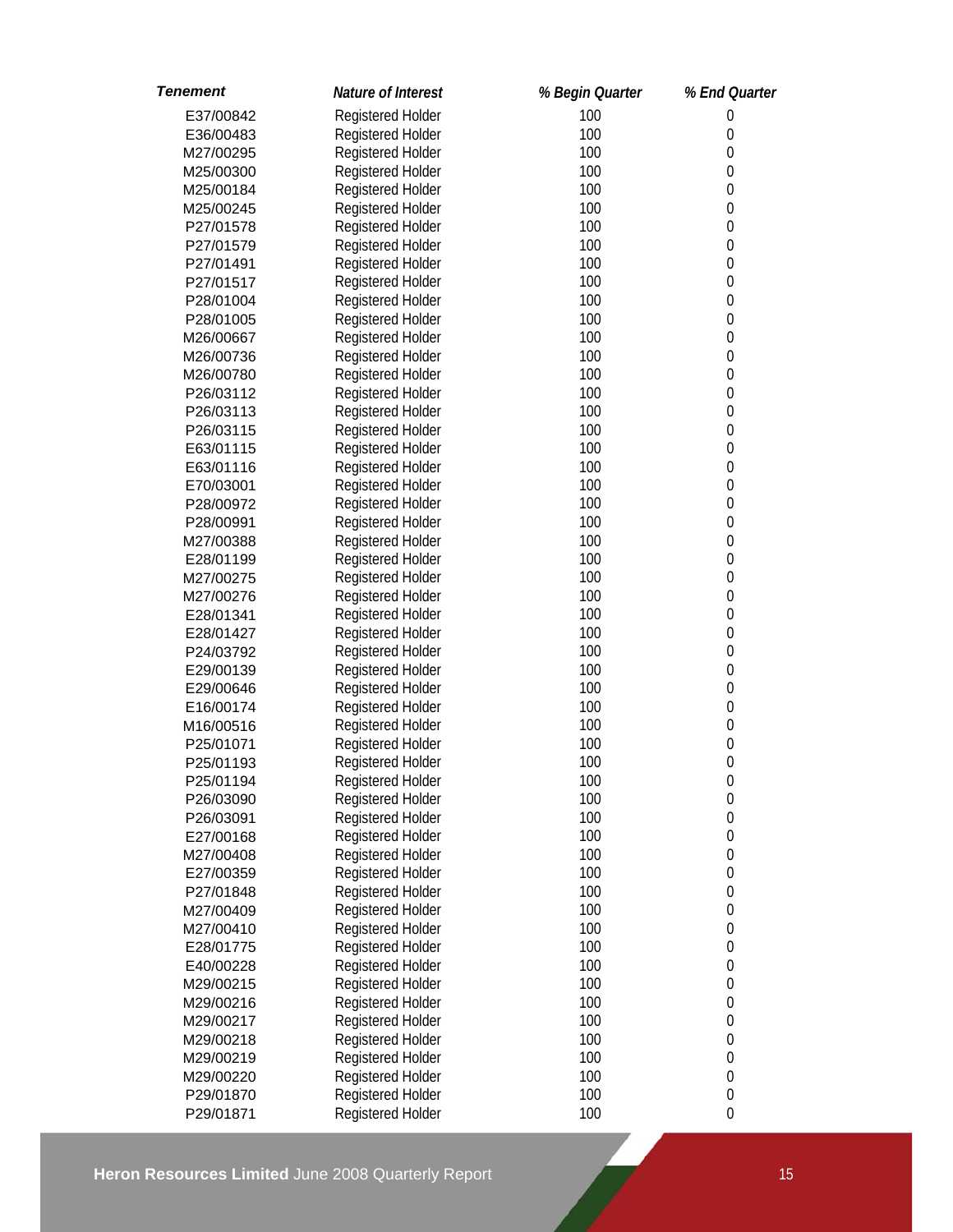| <b>Tenement</b> | Nature of Interest       | % Begin Quarter | % End Quarter |
|-----------------|--------------------------|-----------------|---------------|
| P29/01872       | Registered Holder        | 100             | 0             |
| P29/01873       | Registered Holder        | 100             | 0             |
| P29/01874       | Registered Holder        | 100             | 0             |
| P25/01736       | <b>Registered Holder</b> | 100             | 0             |
| M39/00928       | Registered Holder        | 100             | 0             |
| E39/01282       | <b>Registered Holder</b> | 100             | 0             |
| E31/00801       | <b>Registered Holder</b> | 100             | 0             |
| E31/00802       | Registered Holder        | 100             | 0             |
| E39/01322       | Registered Holder        | 100             | 0             |
| E31/00784       | <b>Registered Holder</b> | 100             | 0             |
| E31/00803       | Registered Holder        | 100             | 0             |
| E31/00804       | Registered Holder        | 100             | 0             |
| E31/00805       | Registered Holder        | 100             | 0             |
| L31/00051       | Registered Holder        | 100             | 0             |
| L29/00073       | <b>Registered Holder</b> | 100             | 0             |
| E28/01776       | Registered Holder        | 100             | 0             |
| P25/01986       | <b>Registered Holder</b> | 100             | 0             |
| P25/01987       | Registered Holder        | 100             | 0             |
| P25/01988       | <b>Registered Holder</b> | 100             | 0             |
| P25/01989       | <b>Registered Holder</b> | 100             | 0             |
| E31/00372       | <b>Registered Holder</b> | 100             | 0             |
| E31/00730       | <b>Registered Holder</b> | 100             | 0             |

# **6.2 Interests in Mining Tenements acquired or increased**

| <b>Tenement</b> | Nature of Interest          | % Begin Quarter  | % End Quarter |
|-----------------|-----------------------------|------------------|---------------|
| E24/00159       | Registered Applicant        |                  | 100           |
| E04/01805       | Registered Applicant        | $\boldsymbol{0}$ | 100           |
| E31/00830       | Registered Applicant        | $\mathbf 0$      | 100           |
| E31/00831       | Registered Applicant        | $\boldsymbol{0}$ | 100           |
| E31/00832       | <b>Registered Applicant</b> | $\mathbf 0$      | 100           |
| E31/00833       | <b>Registered Applicant</b> | $\mathbf 0$      | 100           |
| E15/01083       | Registered Applicant        | $\mathbf 0$      | 100           |
| E31/00836       | Registered Applicant        | $\mathbf 0$      | 100           |
| E31/00837       | Registered Applicant        | $\mathbf 0$      | 100           |
| E09/01523       | Registered Applicant        | $\boldsymbol{0}$ | 100           |
| E24/00160       | Registered Applicant        | $\mathbf 0$      | 100           |
| E28/01854       | Registered Applicant        | $\boldsymbol{0}$ | 100           |
| E30/00368       | <b>Registered Applicant</b> | $\mathbf 0$      | 100           |
| L24/00195       | Registered Applicant        | $\mathbf{0}$     | 100           |
| L29/00075       | Registered Applicant        | $\mathbf 0$      | 100           |
| L29/00076       | Registered Applicant        | $\mathbf 0$      | 100           |
| L31/00058       | <b>Registered Applicant</b> | $\mathbf{0}$     | 100           |
| L16/00080       | <b>Registered Applicant</b> | $\mathbf 0$      | 100           |
| L16/00081       | Registered Applicant        | $\mathbf 0$      | 100           |
| L16/00082       | <b>Registered Applicant</b> | $\mathbf 0$      | 100           |
| E27/00396       | Registered Applicant        | $\mathbf 0$      | 100           |
| E31/00838       | Registered Applicant        | $\mathbf 0$      | 100           |
| E31/00839       | Registered Applicant        | $\mathbf 0$      | 100           |
| E31/00840       | Registered Applicant        | $\mathbf 0$      | 100           |
| P15/05265       | Registered Applicant        | $\mathbf 0$      | 100           |
| P27/01958       | <b>Registered Applicant</b> | $\mathbf 0$      | 100           |
| E04/01813       | <b>Registered Applicant</b> | $\mathbf{0}$     | 100           |